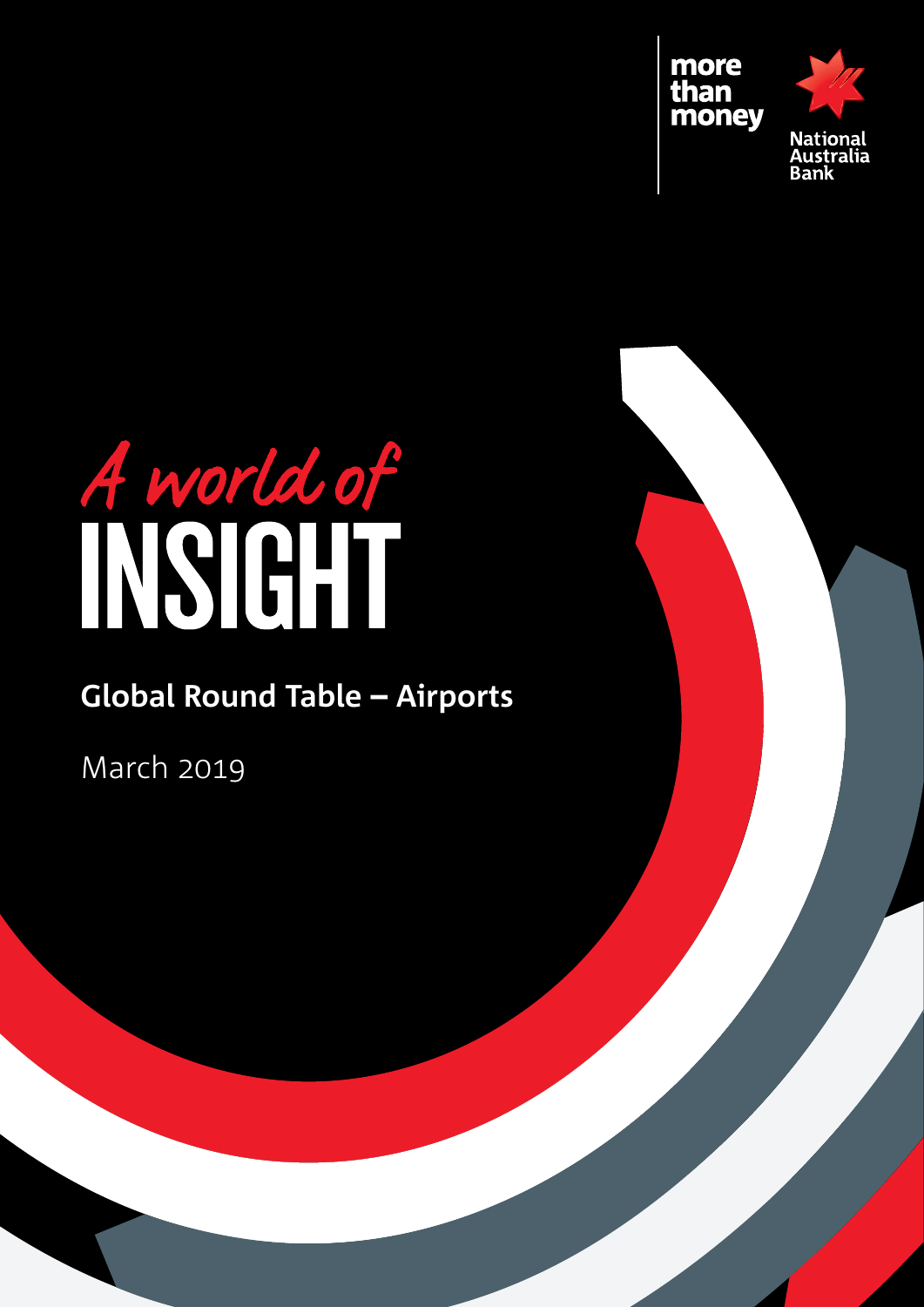# A world of insight Airports: Balancing expansion needs with sustainability concerns

In March 2019, National Australia Bank invited Treasury representatives from Heathrow, Changi, Sydney, Brisbane and Auckland airports to a virtual Global Round Table to discuss the opportunities and challenges of rapid growth in passenger traffic.

Major airports around the world are finding new ways to balance their ambitious expansion plans to cater to rapid passenger growth while addressing environmental and social concerns of both investors and communities.

Passenger trips worldwide topped 4.3 billion in 2018, and this figure is [forecast to double](https://www.iata.org/pressroom/pages/index.aspx) over the next 20 years, underpinning the need for airport terminal and runway expansions. To meet this anticipated surge in demand, airports are taking innovative approaches towards their existing facilities as well as putting into place infrastructure to cater for future growth.

"The whole world will have to move forward with sustainable growth, and aviation will be the same," says Sally Ding, Heathrow Airport's Director of Treasury and Corporate Finance. "We need to make sure that future generations can continue to enjoy the benefits of flying – that means unlocking a sustainable future for aviation."

Heathrow says it wants to use its scale and influence to drive change in the sector, setting a target for carbon

neutral growth as its planned third runway is completed in 2026. Terminal 2 of the airport is powered with 100% renewable electricity.

"The challenge now is not just to get a project done on time and budget; the challenge with sustainability is how we grow the airport in the most responsible way," Ms Ding says. This includes an extension of existing limits on night flights; offering incentives such as cheaper landing fees for cleaner and quieter aircraft; and boosting efficiency in operations such as reduced taxi times.

### "The challenge is to grow in the most responsible way."

— Sally Ding, Heathrow Airport.

#### **Annual growth in global passenger traffic (commercial airlines, % yoy)**

|                      | 2013 | 2014 | 2015 | 2016 | 2017 | <b>2018E</b> | 2019F |
|----------------------|------|------|------|------|------|--------------|-------|
| Global               | 5.8  | 6.3  | 6.9  | 7.5  | 8.0  | 6.5          | 6.0   |
| <b>North America</b> | 2.6  | 3.0  | 4.3  | 4.0  | 3.9  | 5.0          | 4.5   |
| <b>Europe</b>        | 4.7  | 6.5  | 5.8  | 5.3  | 8.9  | 6.4          | 5.5   |
| Asia-Pacific         | 8.0  | 7.8  | 9.6  | 11.1 | 10.9 | 8.5          | 7.5   |
| <b>Middle East</b>   | 11.5 | 11.9 | 9.9  | 11.4 | 6.8  | 4.6          | 5.5   |
| Latin America        | 6.3  | 6.3  | 6.7  | 4.5  | 7.3  | 6.0          | 6.0   |
| <b>Africa</b>        | 5.0  | 0.6  | 3.4  | 7.3  | 7.3  | 3.6          | 5.0   |

Source: IATA, December 2018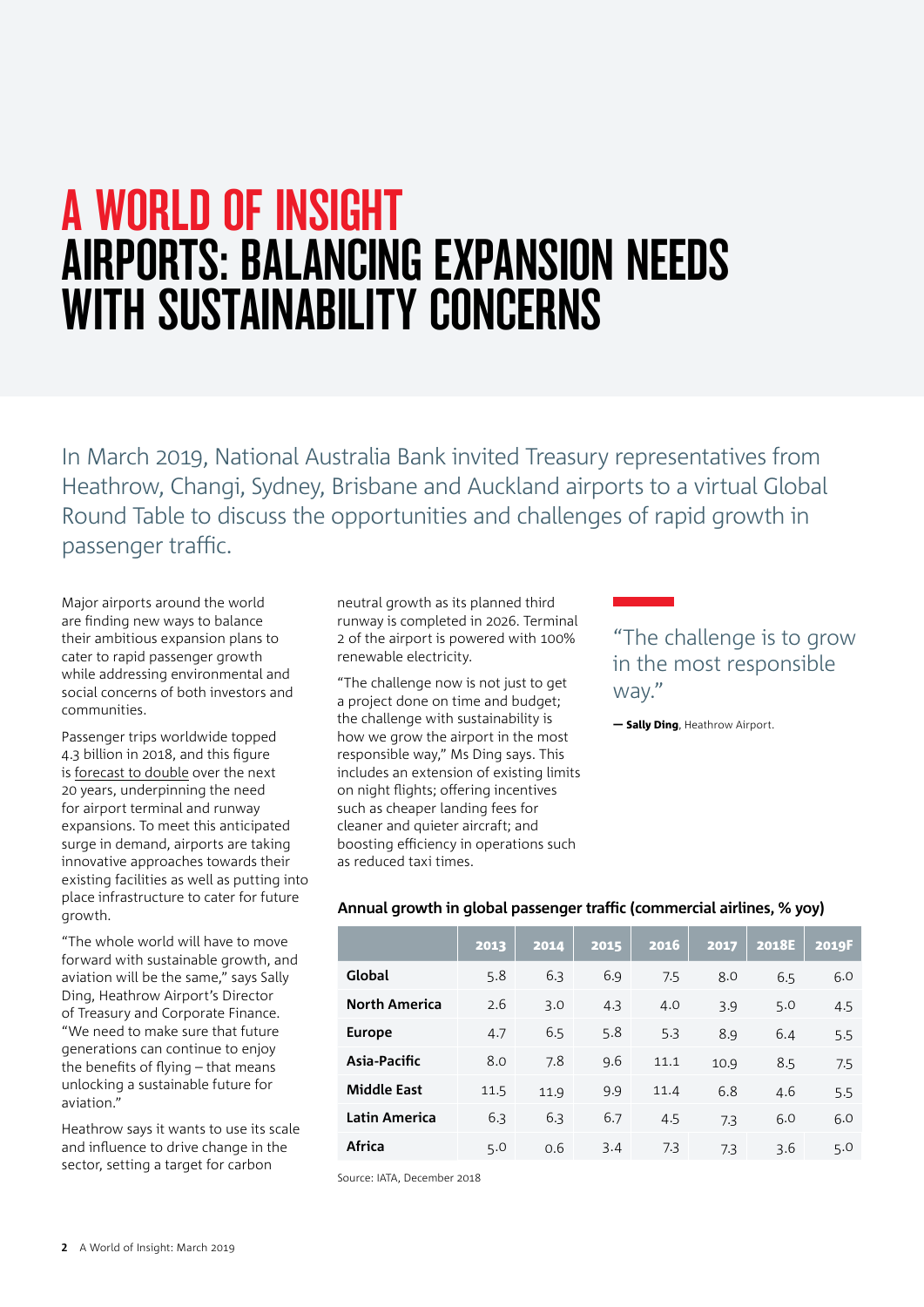

#### Participants

**Auckland Airport**  Philip Neutze Chief Financial Officer

**Brisbane Airport Corporation**  Warren Briggs Head of Corporate Finance

**Changi Airport**  Wilson Wu Senior Manager

**Heathrow Airport**  Sally Ding Director of Treasury and Corporate Finance

**Sydney Airport** Michael Momdjian Group Treasurer

#### Moderators

**Melissa Gribble** Head of Capital Markets Origination, NAB

**Jacqueline Fox** General Manager, Capital

#### Environmental considerations

Growth in airport footprints and traffic volumes have well documented environmental implications and this is especially the case for airports that are built close to downtown areas, such as Sydney Airport, which lies eight kilometres from the city.

"We're actively thinking about ways to more efficiently operate and deliver further growth within our footprint," says Sydney Airport Treasurer Michael Momdjian. "This may involve opportunities that complement our service offering, in addition to leveraging technology and data."

All airports were focused on the customer experience including travel to the airport. Options under consideration include downtown checkin, which is used in some international airports such as Hong Kong. Passengers can drop their bags before catching the

airport express train, instead of lugging their suitcases all the way to the airport.

Environmental considerations are also key at Heathrow Airport. This includes both the noise impact on local residents and a wider focus on carbon neutrality including limiting the increase in road traffic as passenger numbers grow.

"Heathrow Airport has committed to ensuring that expansion will not result in additional road traffic, which will require 50% of passenger journeys to be made using sustainable transport modes after completion of the third runway," Ms Ding says.

Others have wildlife habitats to consider: Brisbane Airport, which is due to complete its new runway next year, has approximately 10 per cent of its total area designated as a biodiversity zone including wetlands that are home to bird species including the Lewin's Rail and the Eastern Grass Owl.



#### Australia tourism indicators: inbound and outbound passenger traffic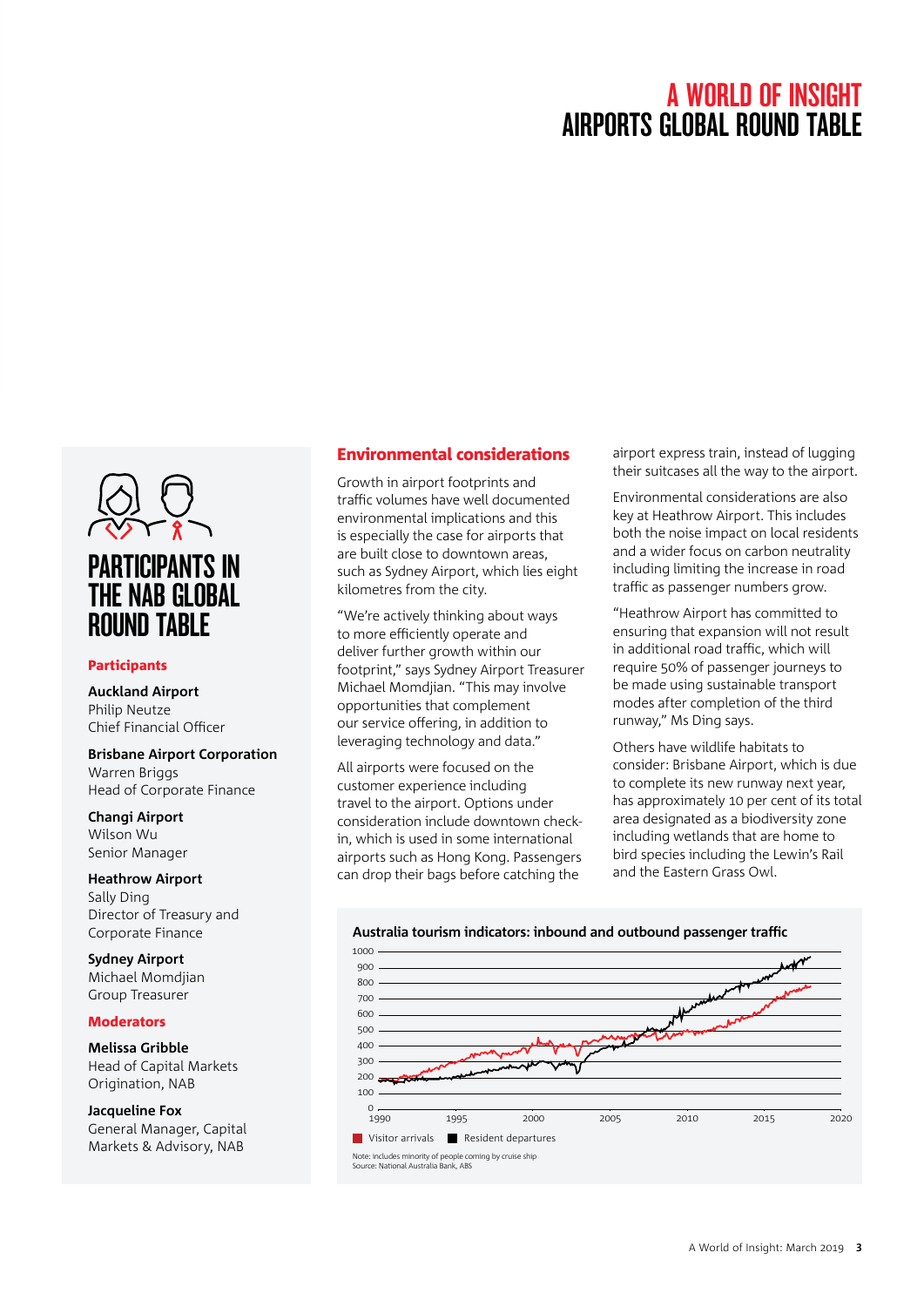Common measures being adopted at several airports include installation of solar panels and fully electric fleets of buses, vans, or baggage handling tractors. Changi Airport has introduced machines that use microbes to break down food waste into water, which processed over 600 tonnes of food waste last year that would otherwise have gone to incineration plants.

For Auckland Airport, the focus is on the local community. Faced with a heavy infrastructure building program for a new domestic terminal at the same time as extensive construction projects are taking place across New Zealand, Chief Financial Officer Philip Neutze says it has been hard to procure the subcontractors needed.

"So we've focused on training unemployed people, giving them the skills so they can be employed by the construction contractors, and getting them on the ladder for gainful employment," Mr Neutze says.

### "ESG is very much core to the way we operate."

— Philip Neutze, Auckland Airport.

#### Investor focus on ESG

The focus on community is backed by investors, who are increasingly incorporating Environmental, Social and Governance (ESG) factors into their portfolios.

In some cases, this also means issuers need to educate investors about the role of airports in driving ESG outcomes within the aviation industry. "There are unique ways in which we contribute as an infrastructure provider, such as improving energy efficiency, in addition to working with our airline partners in achieving their own sustainability goals, such as improving fuel efficiency. Climate resilience in general is very important to us," says Sydney's Mr Momdjian.

Sydney has set a target to achieve carbon neutrality by 2025, and recently entered into a power purchase agreement to contract up to 75 per cent of its current electricity load from wind.

Heathrow's Ms Ding says that demonstrating the airport's ESG credentials has become increasingly important so as not to be screened out by investors with strict ESG criteria and the onus is on the airport operators to proactively demonstrate their credentials and challenge the assumptions of investors.

"From recent conversations with investors, we understand that ESG eligibility is becoming more and more important for a lot of investors in Europe and the US," she says.

"We think if you don't have this ESG lens now, you will be excluded from certain portfolios that would otherwise invest. We are updating our reporting to demonstrate our ESG agenda, reporting measurements and KPIs. You will need to demonstrate for all their portfolios that have internal screening criteria that you have the sustainability credentials so that they can continue to invest in the business."

Auckland Airport agrees, noting that particularly for equity index fund investors, ESG screening is a precursor to making any investment decision. "For the investor side, we have to demonstrate that all of our activities tick those boxes. But more than that, we look at ESG as very much core to the way we operate and effectively giving us that social licence to operate," says Mr Neutze.

Among the proof points for investors are clear goals and targets, which major airports have committed to and in many cases publish in annual sustainability reports.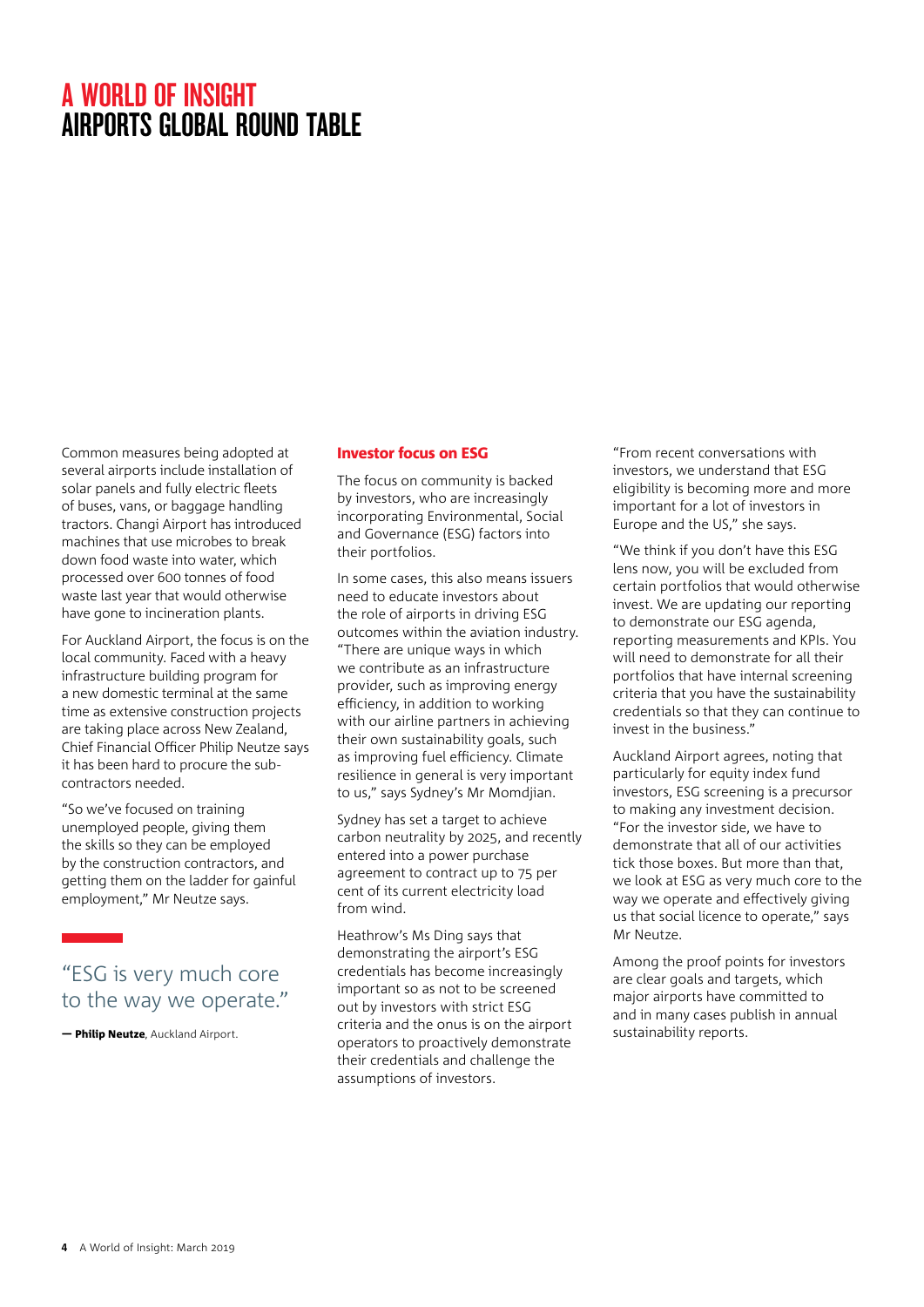### **CARBON TARGETS**

#### **Auckland Airport**

Reduce energy and fuel consumption by 20% per passenger by 2020 (from 2012 levels)

#### **Brisbane Airport**

Carbon neutral growth from 2020

#### **Changi Airport**

Reduce carbon emissions by 20% by FY2029/30 (based on 2017/18 levels)

#### **Heathrow Airport**

Goal to be carbon neutral by 2020 and zero-carbon airport by 2030; growth from new runway to be carbon neutral

#### **Sydney Airport**

Achieve carbon neutrality by 2025

Source: Airline websites

#### Financing the expansion

The market for green and sustainability bonds has grown dramatically in recent years, but airports have yet to tap into that funding opportunity. They have been steady borrowers in the mediumterm note, US 144(a), Euro, and U.S. Private Placement (USPP) markets, with 60 new issues globally since 2016.

Sydney Airport recently tapped the USPP market to extend its debt maturity profile to as long as 30 years. Mr Momdjian noted that during roadshows across the US and Europe, some investors showed interest and raised questions about sustainability but did not see it as a prerequisite to investing.

The sustainability bond market may generate an additional source of funding in the future, but the major airports at the NAB round table said they have yet to see it materialise significantly. Appetite will also depend on how stringent the investors are, with varying degrees of appetite for green investments described as 'dark' or 'light' green.

"We have seen a lot of 'dark green' investors who don't want to touch anything fossil-fuel related," says Ms Ding. "Others take the view that we can't stop the world from flying, and we should support people to get closer to their sustainability goals."

She said Heathrow's expansion plans will see a near doubling of its funding requirement to £3.5-4.0 billion annually, with a focus on diversification, longdated opportunities, accessing new markets while maintaining strong presence in existing markets and building out the duration curve in each currency it issues in.

Global infrastructure investors have been supportive of many airport issuers, particularly in the USPP market. "The USPP market has such deep knowledge of the sector and appetite for the sector, they have that willingness to provide funds over very long dated maturities," said Brisbane Airport's Head of Corporate Finance Warren Briggs.

Changi Airport Senior Manager Wilson Wu says that the airport currently has low levels of debt, but in order to finance the Changi East expansion - spanning 1,080 hectares and including a new terminal and third runway -- that situation will change significantly. ""We expect to go into the markets quite deeply over the next decade," Mr Wu said.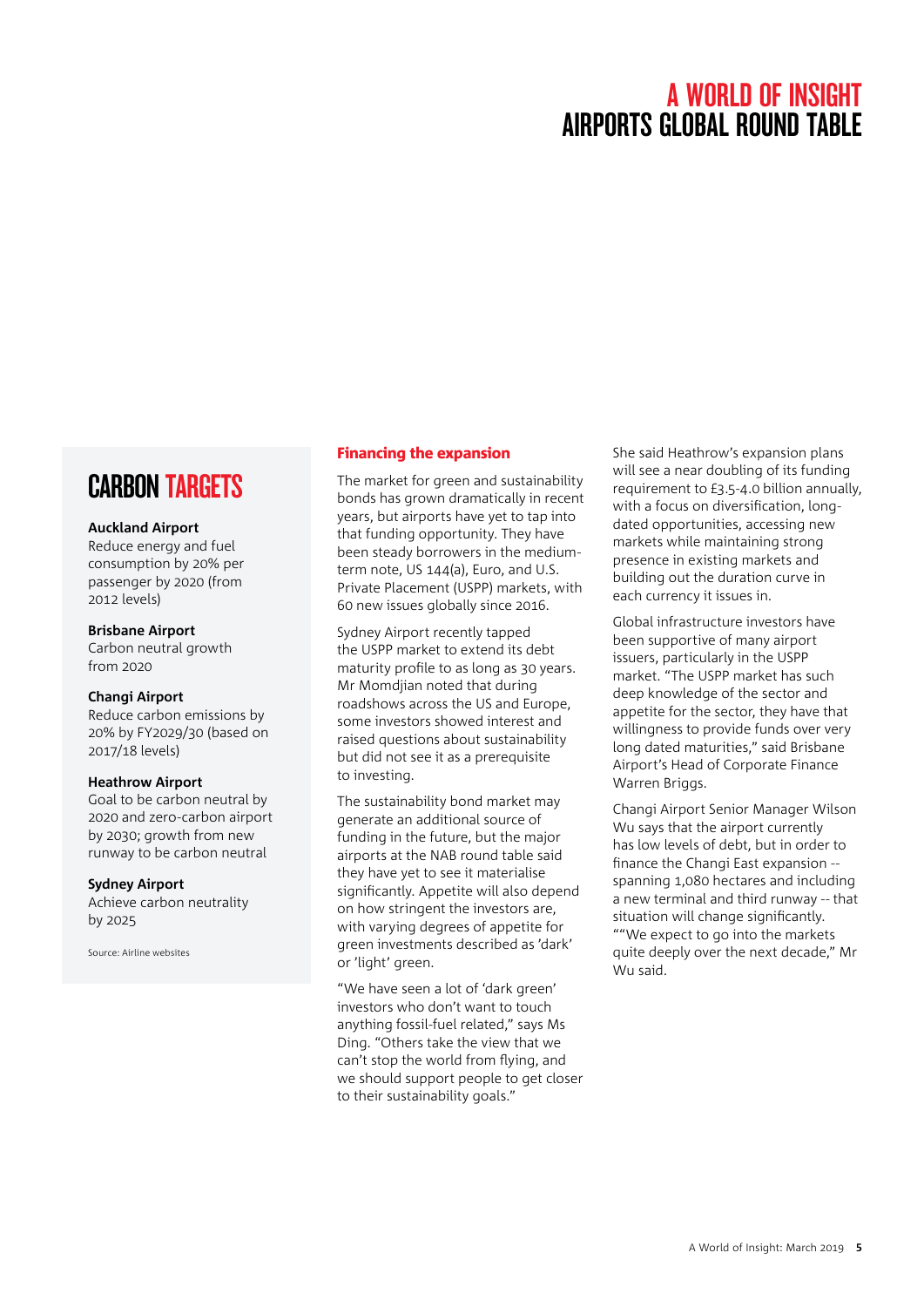Sydney Airport has had annual growth of over 15% in Chinese tourist arrivals for several years.

#### Drivers of growth

For airports across Asia, the greatest source of passenger growth in recent years has been the rise of the Chinese tourist, as urbanisation grows and the expanding middle class embraces international travel.

Australia and New Zealand, with their attractions of natural beauty, clean air and wide open spaces, have been particular beneficiaries. Chinese visitors to Australia rose 8 per cent to 1.3 million last year, while Australia-China city routes have grown from 12 in 2014 to 38 in 2018, according to [government data.](https://bitre.gov.au/statistics/aviation/index.aspx)



Sydney Airport has had annual growth of over 15% in Chinese tourist arrivals for several years, while Queensland has five international airports, with tourists especially drawn to the Gold Coast and Sunshine Coast beach resort areas.

Australia's role as a leading provider of education services to university students from Asia has also supported a rise in family visits. Education is Australia's third-largest export earner and Chinese students account for [30](https://internationaleducation.gov.au/research/International-Student-Data/Pages/default.aspx)  [per cent of the total](https://internationaleducation.gov.au/research/International-Student-Data/Pages/default.aspx). One student at a local tertiary institution can generate many trips to and from the country for themselves and family members.

The liberalisation of air rights with China also helped, with new carriers setting up routes to Asian destinations after an open skies agreement was reached in 2016. Auckland Airport says six or seven Chinese airlines have begun services to Auckland in recent years.

For Changi Airport, growth has been driven by key markets in Asia such as China and India. There was no change to Changi's top 10 routes, with nine in Asia and one from Australia (Sydney).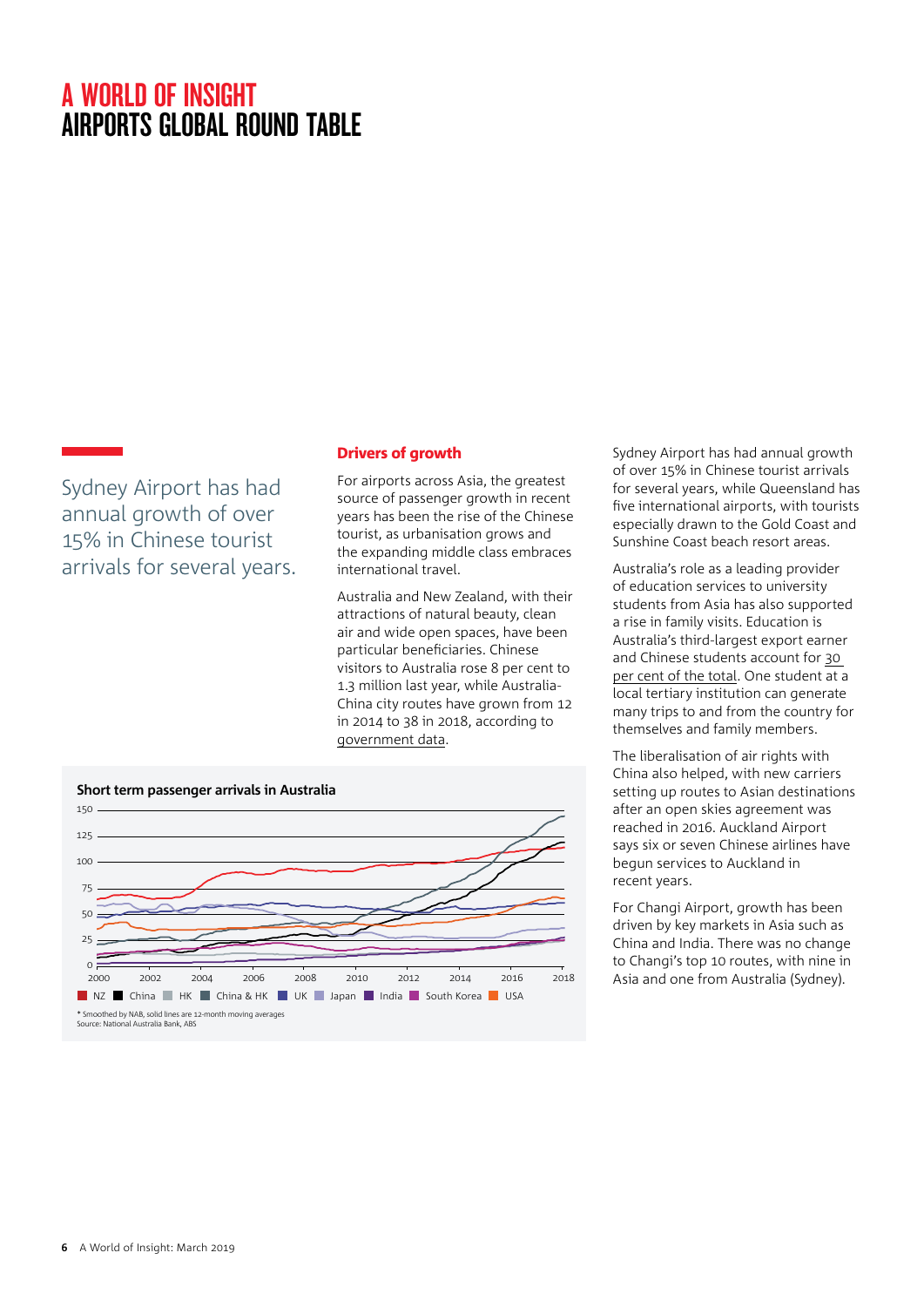As for potential risks to the longterm prospects for growth in tourist numbers, not even Brexit nor continuing U.S.-China trade tensions were seen as posing major challenges by the airports at the round table.

Historical shocks such as the SARS epidemic, the 9/11 terror attacks and the Global Financial Crisis have not had a long-term effect on the growth of travel. "That's not to say we're immune from a major downturn, we're clearly not, but there has been a high degree of resilience for a long period of time," said Brisbane Airport's Mr Briggs.

Returning to the sustainability theme, any increases in carbon taxes or other government charges could make air travel more expensive in the future and dampen appetite for frequent travel. "If that happens, I think we could see that elasticity of demand start to bite," says Auckland's Mr Neutze.

#### **Short term arrivals in Australia – China market share**

**International arrivals from Chinese airports (direct)**





\* Seasonally adjusted and smoothed by NAB, solid lines are 3-month moving averages Source: National Australia Bank, BITRE